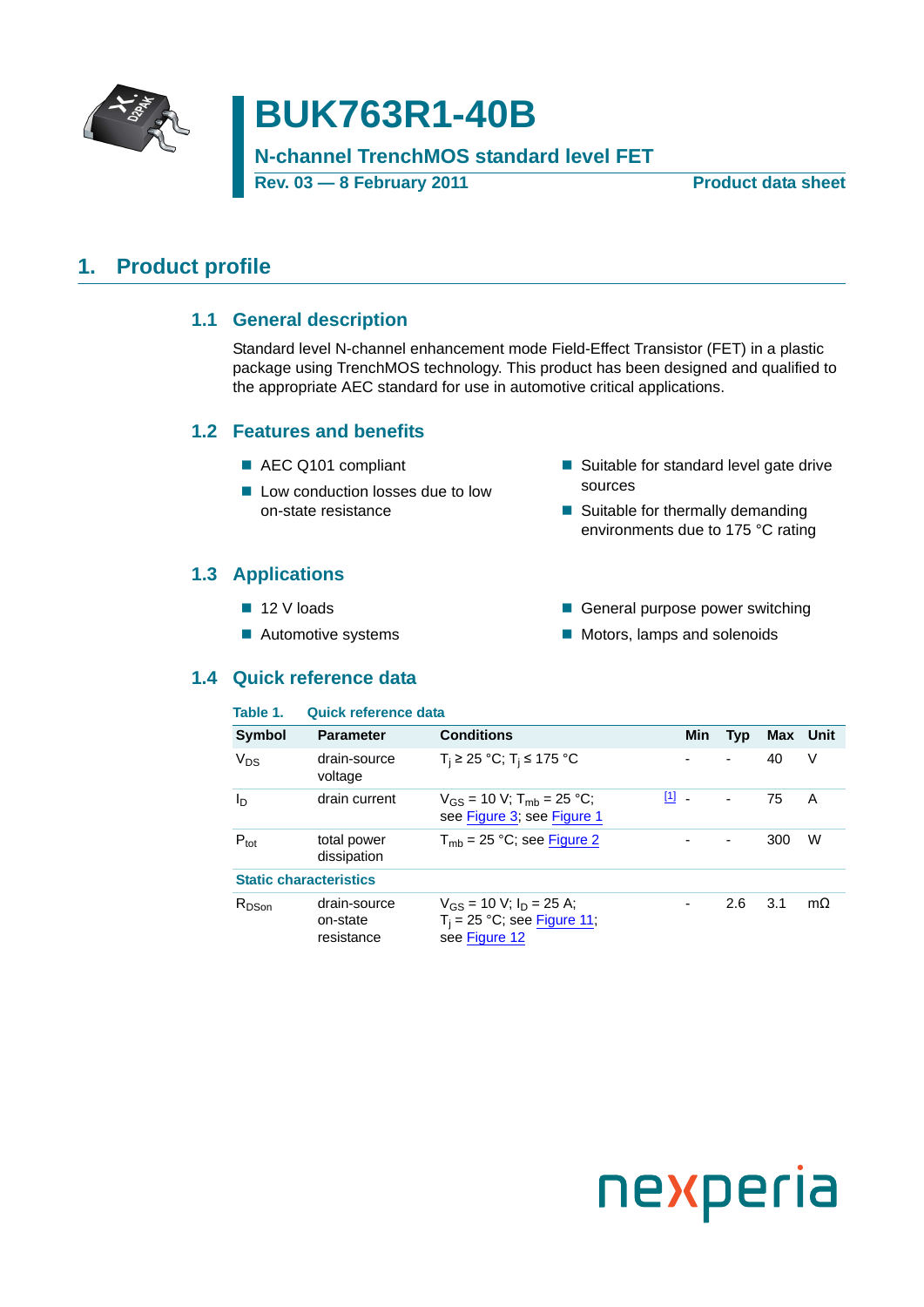#### **N-channel TrenchMOS standard level FET**

| Table 1.                   | Quick reference data  continued                    |                                                                                                                           |     |                  |                |          |
|----------------------------|----------------------------------------------------|---------------------------------------------------------------------------------------------------------------------------|-----|------------------|----------------|----------|
| Symbol                     | <b>Parameter</b>                                   | <b>Conditions</b>                                                                                                         | Min | Typ              |                | Max Unit |
|                            | <b>Avalanche ruggedness</b>                        |                                                                                                                           |     |                  |                |          |
| $E_{DS(AL)S}$              | non-repetitive<br>drain-source<br>avalanche energy | $I_D = 75$ A; $V_{\text{sun}} \le 40$ V;<br>$R_{GS}$ = 50 $\Omega$ ; $V_{GS}$ = 10 V;<br>$T_{i(init)} = 25$ °C; unclamped |     | $\sim$ 100 $\pm$ | 1.6            |          |
|                            | <b>Dynamic characteristics</b>                     |                                                                                                                           |     |                  |                |          |
| $\mathsf{Q}_{\mathsf{GD}}$ | gate-drain charge                                  | $V_{GS}$ = 10 V; $I_D$ = 25 A;<br>$V_{DS}$ = 32 V; T <sub>i</sub> = 25 °C;<br>see Figure 13                               |     | 29               | $\blacksquare$ | nС       |

<span id="page-1-0"></span>[1] Continuous current is limited by package.

## <span id="page-1-2"></span>**2. Pinning information**

| Table 2. |        | <b>Pinning information</b>           |                           |                       |
|----------|--------|--------------------------------------|---------------------------|-----------------------|
| Pin      | Symbol | <b>Description</b>                   | <b>Simplified outline</b> | <b>Graphic symbol</b> |
| 1        | G      | gate                                 |                           |                       |
| 2        | D      | drain <sup>[1]</sup>                 | mb                        |                       |
| 3        | S      | source                               |                           |                       |
| mb       | D      | mounting base; connected to<br>drain | 2<br>3                    | mbb076<br>S           |
|          |        |                                      | <b>SOT404 (D2PAK)</b>     |                       |

<span id="page-1-1"></span>[1] It is not possible to make a connection to pin 2.

### <span id="page-1-3"></span>**3. Ordering information**

#### **Table 3. Ordering information**

| Type number  | Package            |                                                                                            |                |
|--------------|--------------------|--------------------------------------------------------------------------------------------|----------------|
|              | <b>Name</b>        | <b>Description</b>                                                                         | <b>Version</b> |
| BUK763R1-40B | D <sub>2</sub> PAK | plastic single-ended surface-mounted package (D2PAK); 3 leads SOT404<br>(one lead cropped) |                |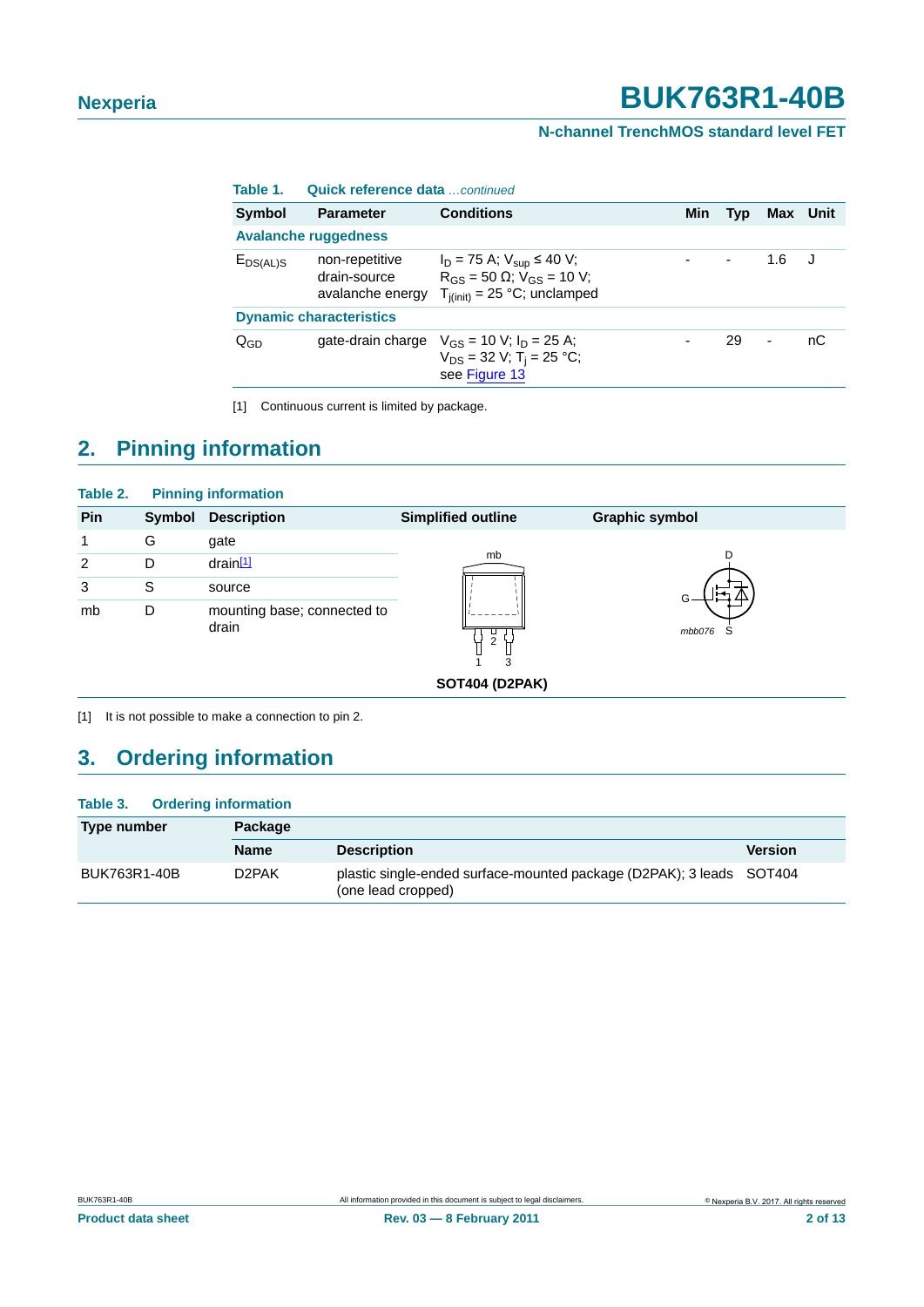**N-channel TrenchMOS standard level FET**

### <span id="page-2-4"></span>**4. Limiting values**

#### **Table 4. Limiting values**

*In accordance with the Absolute Maximum Rating System (IEC 60134).*

| <b>Symbol</b>               | <b>Parameter</b>                                | <b>Conditions</b>                                                                                                             |               | <b>Min</b> | <b>Max</b> | Unit |
|-----------------------------|-------------------------------------------------|-------------------------------------------------------------------------------------------------------------------------------|---------------|------------|------------|------|
| $V_{DS}$                    | drain-source voltage                            | $T_i$ ≥ 25 °C; T <sub>i</sub> ≤ 175 °C                                                                                        |               |            | 40         | V    |
| $V_{DGR}$                   | drain-gate voltage                              | $R_{GS}$ = 20 k $\Omega$                                                                                                      |               | ۰          | 40         | V    |
| $V_{GS}$                    | gate-source voltage                             |                                                                                                                               |               | $-20$      | 20         | V    |
| $I_{\text{D}}$              | drain current                                   | $T_{mb}$ = 100 °C; $V_{GS}$ = 10 V; see Figure 1                                                                              | 凹.            |            | 75         | A    |
|                             |                                                 | $T_{mb}$ = 25 °C; $V_{GS}$ = 10 V; see Figure 3;                                                                              | $\boxed{2}$   |            | 225        | A    |
|                             |                                                 | see Figure 1                                                                                                                  | 凹-            |            | 75         | A    |
| <b>I</b> <sub>DM</sub>      | peak drain current                              | $T_{mb}$ = 25 °C; pulsed; $t_p \le 10$ µs;<br>see Figure 3                                                                    |               | ٠          | 902        | Α    |
| $P_{\text{tot}}$            | total power dissipation                         | $T_{mb}$ = 25 °C; see Figure 2                                                                                                |               | ۰          | 300        | W    |
| $T_{\text{stg}}$            | storage temperature                             |                                                                                                                               |               | -55        | 175        | °C   |
| $T_{\rm i}$                 | junction temperature                            |                                                                                                                               |               | -55        | 175        | °C   |
| Source-drain diode          |                                                 |                                                                                                                               |               |            |            |      |
| l <sub>S</sub>              | source current                                  | $T_{\rm mb}$ = 25 °C                                                                                                          | $\boxed{2}$ - |            | 225        | A    |
|                             |                                                 |                                                                                                                               | $\boxed{1}$   |            | 75         | A    |
| $I_{SM}$                    | peak source current                             | pulsed; $t_p \le 10 \mu s$ ; $T_{mb} = 25 \text{ °C}$                                                                         |               |            | 902        | A    |
| <b>Avalanche ruggedness</b> |                                                 |                                                                                                                               |               |            |            |      |
| $E_{DS(AL)S}$               | non-repetitive drain-source<br>avalanche energy | $I_D = 75$ A; $V_{sup} \le 40$ V; R <sub>GS</sub> = 50 $\Omega$ ;<br>$V_{GS}$ = 10 V; T <sub>i(init)</sub> = 25 °C; unclamped |               | ۰          | 1.6        | J    |

<span id="page-2-2"></span>[1] Continuous current is limited by package.

<span id="page-2-3"></span>[2] Current is limited by power dissipation chip rating.

<span id="page-2-1"></span><span id="page-2-0"></span>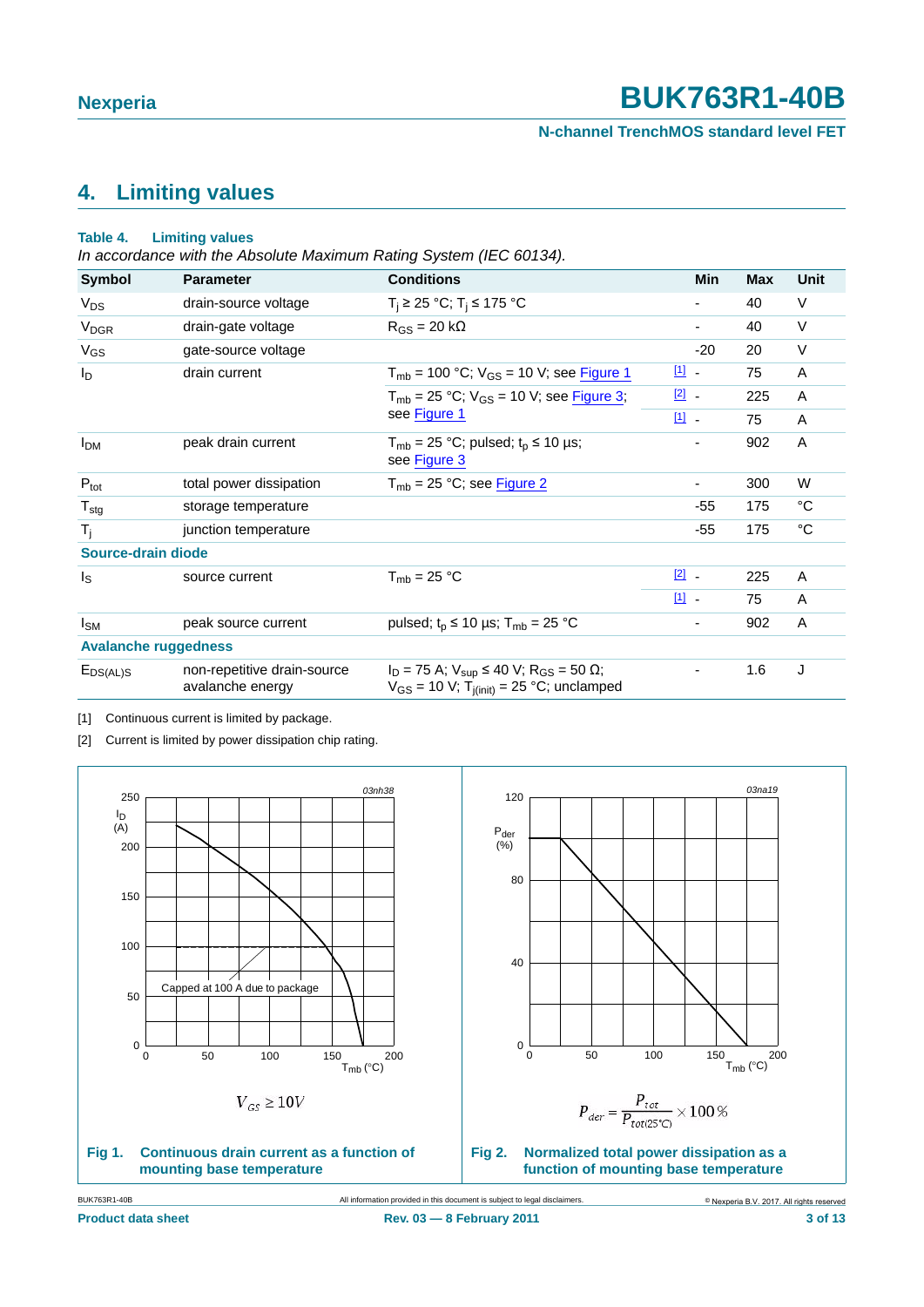#### **N-channel TrenchMOS standard level FET**



### <span id="page-3-2"></span><span id="page-3-0"></span>**5. Thermal characteristics**

#### **Table 5. Thermal characteristics**

| Symbol         | <b>Parameter</b>                                     | <b>Conditions</b>                                        | Min | <b>Typ</b>               | Max            | Unit |
|----------------|------------------------------------------------------|----------------------------------------------------------|-----|--------------------------|----------------|------|
| $R_{th(i-mb)}$ | thermal resistance from<br>junction to mounting base | see Figure 4                                             | ٠   | $\overline{\phantom{a}}$ | 0.5            | K/W  |
| $R_{th(j-a)}$  | thermal resistance from<br>junction to ambient       | minimum footprint; mounted on a<br>printed-board circuit | ٠   | 50                       | $\blacksquare$ | K/W  |

<span id="page-3-1"></span>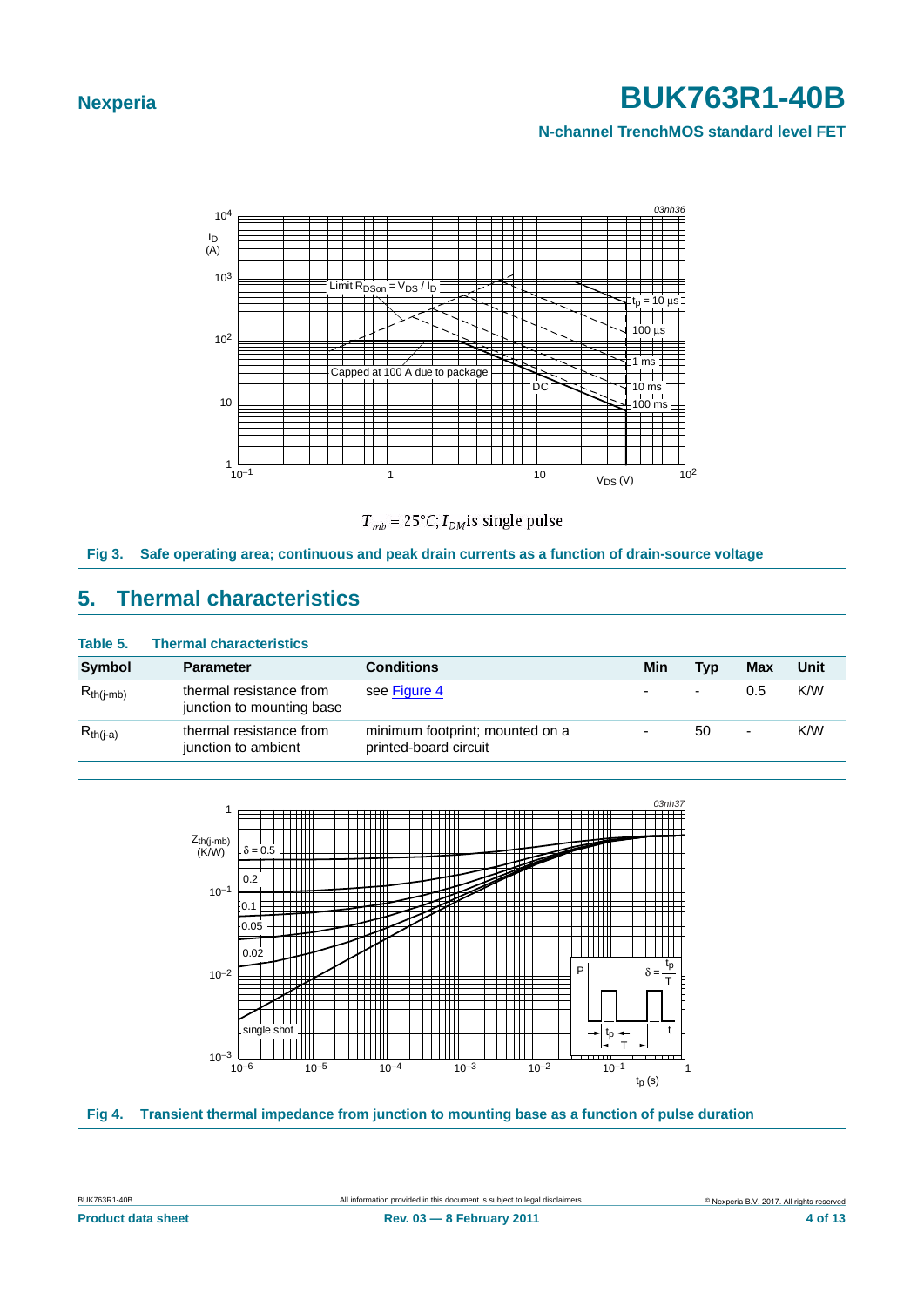### **N-channel TrenchMOS standard level FET**

## <span id="page-4-0"></span>**6. Characteristics**

| Table 6.                  | <b>Characteristics</b>              |                                                                                         |                              |                                 |                              |             |
|---------------------------|-------------------------------------|-----------------------------------------------------------------------------------------|------------------------------|---------------------------------|------------------------------|-------------|
| <b>Symbol</b>             | <b>Parameter</b>                    | <b>Conditions</b>                                                                       | Min                          | <b>Typ</b>                      | <b>Max</b>                   | <b>Unit</b> |
|                           | <b>Static characteristics</b>       |                                                                                         |                              |                                 |                              |             |
| $V_{(BR)DSS}$             | drain-source                        | $I_D = 0.25$ mA; $V_{GS} = 0$ V; T <sub>i</sub> = 25 °C                                 | 40                           | $\overline{\phantom{a}}$        | $\qquad \qquad \blacksquare$ | V           |
|                           | breakdown voltage                   | $I_D = 0.25$ mA; $V_{GS} = 0$ V; T <sub>i</sub> = -55 °C                                | 36                           | $\overline{\phantom{a}}$        | $\overline{\phantom{a}}$     | V           |
| $V_{GS(th)}$              | gate-source threshold<br>voltage    | $I_D = 1$ mA; $V_{DS} = V_{GS}$ ; T <sub>i</sub> = 175 °C;<br>see Figure 10             | 1                            |                                 | $\overline{\phantom{a}}$     | V           |
|                           |                                     | $I_D = 1$ mA; $V_{DS} = V_{GS}$ ; T <sub>i</sub> = 25 °C;<br>see Figure 10              | $\overline{c}$               | $\sqrt{3}$                      | $\overline{4}$               | $\vee$      |
|                           |                                     | $I_D = 1$ mA; $V_{DS} = V_{GS}$ ; T <sub>i</sub> = -55 °C;<br>see Figure 10             | $\blacksquare$               | $\blacksquare$                  | 4.4                          | V           |
| <b>I</b> <sub>DSS</sub>   | drain leakage current               | $V_{DS}$ = 40 V; $V_{GS}$ = 0 V; T <sub>i</sub> = 25 °C                                 | $\overline{\phantom{0}}$     | 0.02                            | 1                            | μA          |
|                           |                                     | $V_{DS}$ = 40 V; $V_{GS}$ = 0 V; T <sub>i</sub> = 175 °C                                | $\overline{\phantom{0}}$     | $\overline{\phantom{a}}$        | 500                          | μA          |
| I <sub>GSS</sub>          | gate leakage current                | $V_{GS}$ = 20 V; $V_{DS}$ = 0 V; T <sub>i</sub> = 25 °C                                 | $\overline{\phantom{0}}$     | $\overline{c}$                  | 100                          | nA          |
|                           |                                     | $V_{GS}$ = -20 V; $V_{DS}$ = 0 V; T <sub>i</sub> = 25 °C                                | $\overline{\phantom{a}}$     | $\overline{c}$                  | 100                          | nA          |
| R <sub>DSon</sub>         | drain-source on-state<br>resistance | $V_{GS}$ = 10 V; $I_D$ = 25 A; T <sub>i</sub> = 175 °C;<br>see Figure 11; see Figure 12 | ÷                            | 5.9<br>$\overline{\phantom{a}}$ |                              | $m\Omega$   |
|                           |                                     | $V_{GS}$ = 10 V; $I_D$ = 25 A; T <sub>i</sub> = 25 °C;<br>see Figure 11; see Figure 12  | $\qquad \qquad \blacksquare$ | 2.6                             | 3.1                          | $m\Omega$   |
|                           | <b>Dynamic characteristics</b>      |                                                                                         |                              |                                 |                              |             |
| $Q_{G(tot)}$              | total gate charge                   | $I_D = 25$ A; $V_{DS} = 32$ V; $V_{GS} = 10$ V;                                         | $\overline{\phantom{0}}$     | 94                              | $\qquad \qquad \blacksquare$ | nC          |
| $Q_{GS}$                  | gate-source charge                  | $T_i = 25$ °C; see Figure 13                                                            | $\overline{\phantom{0}}$     | 18                              | $\overline{\phantom{a}}$     | nC          |
| $Q_{GD}$                  | gate-drain charge                   |                                                                                         | ÷,                           | 29                              | $\blacksquare$               | nC          |
| $\mathbf{C}_{\text{iss}}$ | input capacitance                   | $V_{GS} = 0$ V; $V_{DS} = 25$ V; f = 1 MHz;                                             | $\overline{\phantom{0}}$     | 5106                            | 6808                         | pF          |
| $C_{\rm oss}$             | output capacitance                  | $T_i = 25$ °C; see Figure 14                                                            | $\blacksquare$               | 1390                            | 1667                         | pF          |
| C <sub>rss</sub>          | reverse transfer<br>capacitance     |                                                                                         | $\overline{\phantom{0}}$     | 530                             | 722                          | pF          |
| $t_{d(on)}$               | turn-on delay time                  | $V_{DS}$ = 30 V; R <sub>L</sub> = 1.2 $\Omega$ ; V <sub>GS</sub> = 10 V;                | $\blacksquare$               | 38                              | $\overline{\phantom{a}}$     | ns          |
| $t_r$                     | rise time                           | $R_{G(ext)} = 10$ Ω; T <sub>i</sub> = 25 °C                                             | $\overline{\phantom{a}}$     | 82                              | $\blacksquare$               | ns          |
| $t_{d(off)}$              | turn-off delay time                 |                                                                                         | $\qquad \qquad \blacksquare$ | 141                             | $\blacksquare$               | ns          |
| $t_f$                     | fall time                           |                                                                                         | $\overline{\phantom{a}}$     | 90                              | $\overline{\phantom{a}}$     | ns          |
| $\mathsf{L}_\mathsf{D}$   | internal drain<br>inductance        | from upper edge of drain mounting base<br>to center of die; $T_i = 25$ °C               |                              | 2.5                             | $\overline{\phantom{a}}$     | nH          |
|                           |                                     | from drain lead 6 mm from package to<br>center of die; $T_i = 25 °C$                    |                              | 4.5                             |                              | nH          |
| $L_S$                     | internal source<br>inductance       | from source lead to source bond pad;<br>$T_j = 25 °C$                                   | $\overline{\phantom{0}}$     | 7.5                             | $\overline{\phantom{0}}$     | nH          |
| <b>Source-drain diode</b> |                                     |                                                                                         |                              |                                 |                              |             |
| <b>V<sub>SD</sub></b>     | source-drain voltage                | $I_S = 40$ A; $V_{GS} = 0$ V; T <sub>i</sub> = 25 °C;<br>see Figure 15                  | $\qquad \qquad \blacksquare$ | 0.85                            | 1.2                          | V           |
| $t_{rr}$                  | reverse recovery time               | $I_S = 20$ A; dl <sub>S</sub> /dt = -100 A/µs;                                          |                              | 65                              |                              | ns          |
| $Q_{r}$                   | recovered charge                    | $V_{GS}$ = -10 V; $V_{DS}$ = 20 V; T <sub>i</sub> = 25 °C                               | $\overline{\phantom{0}}$     | 103                             | $\overline{\phantom{a}}$     | пC          |

**Product data sheet** 5 of 13<br> **Rev. 03 — 8 February 2011 13 Contract 5 of 13**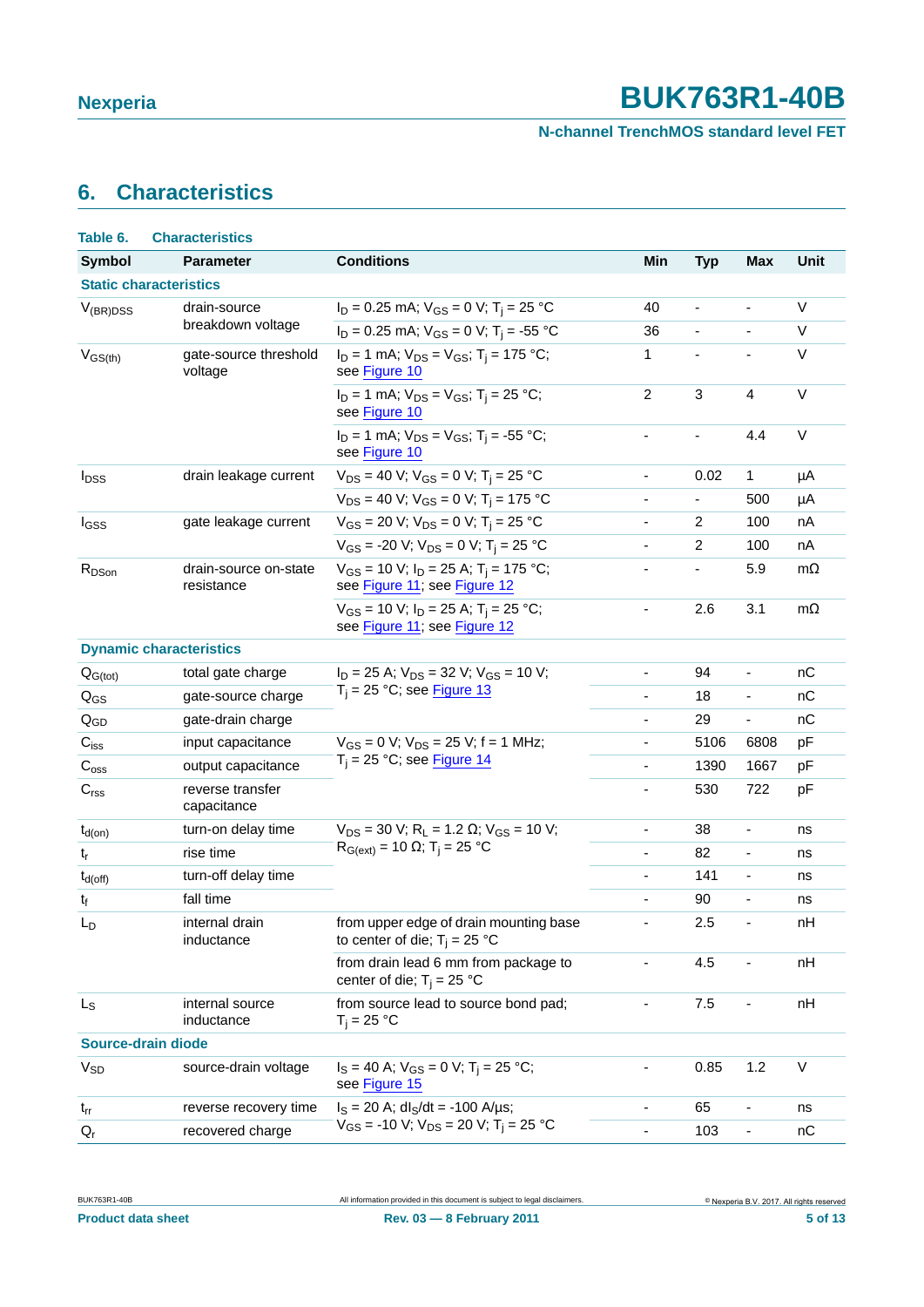#### **N-channel TrenchMOS standard level FET**

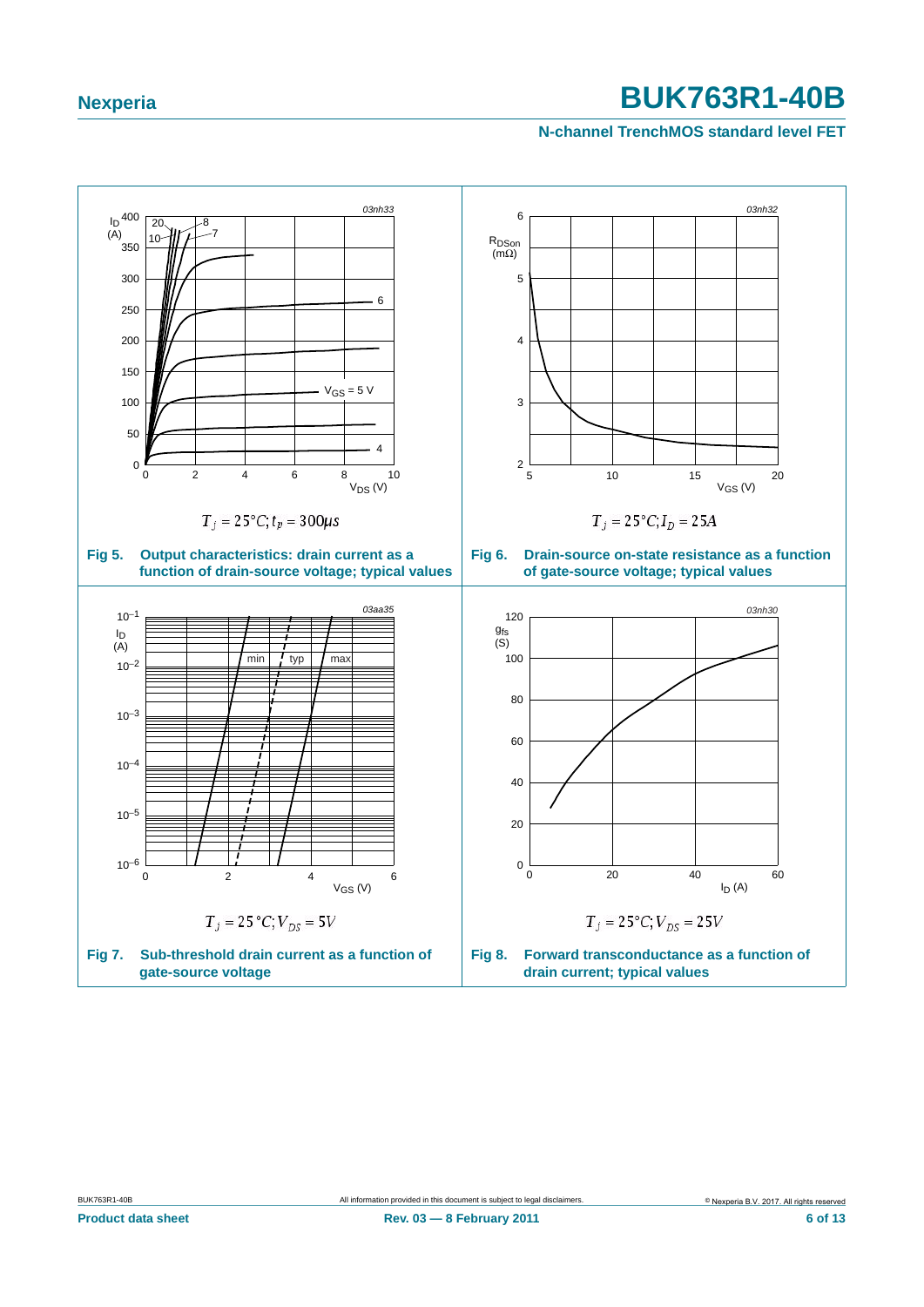#### <span id="page-6-2"></span><span id="page-6-1"></span>**N-channel TrenchMOS standard level FET**

<span id="page-6-0"></span>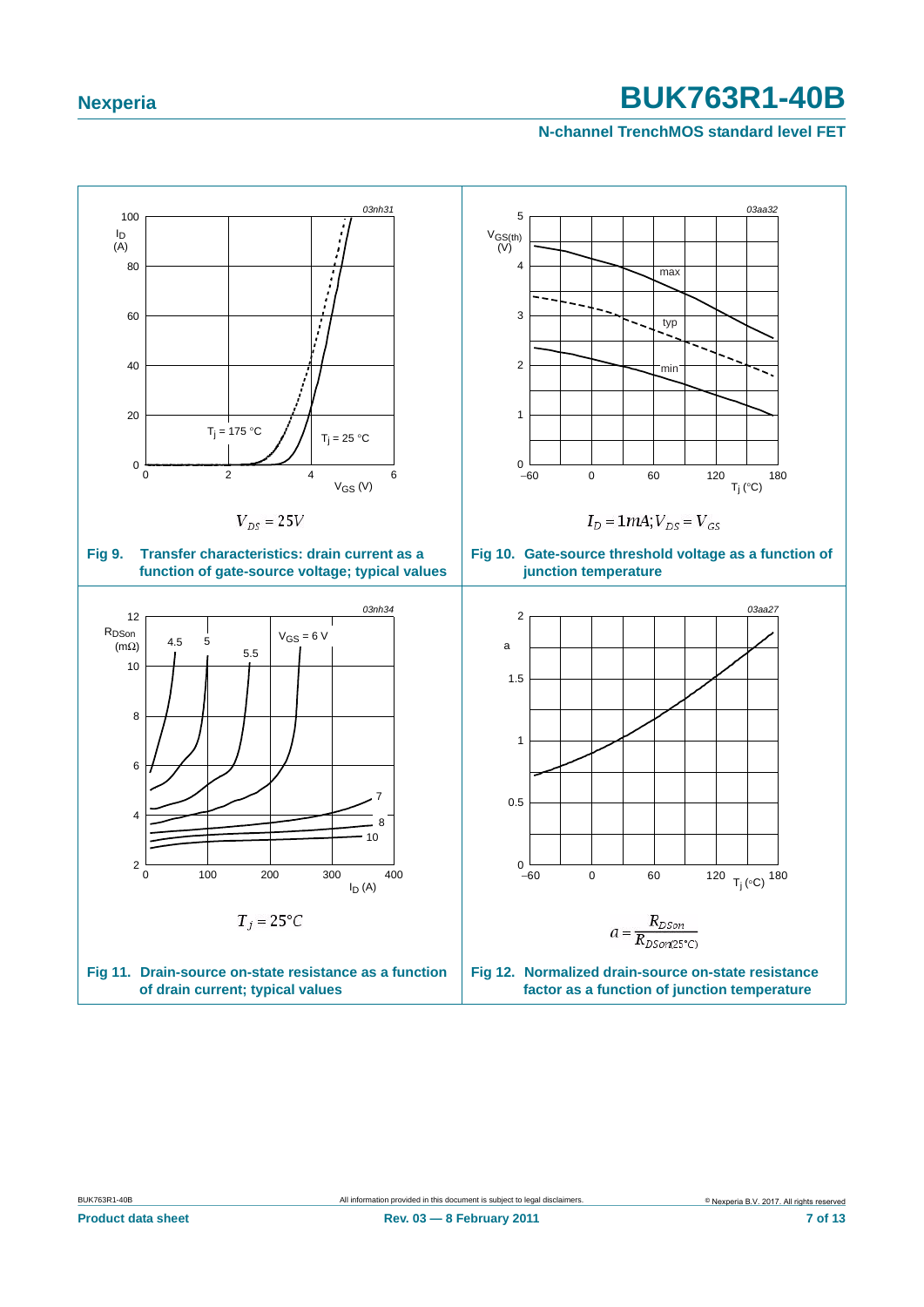#### <span id="page-7-1"></span>**N-channel TrenchMOS standard level FET**

<span id="page-7-2"></span><span id="page-7-0"></span>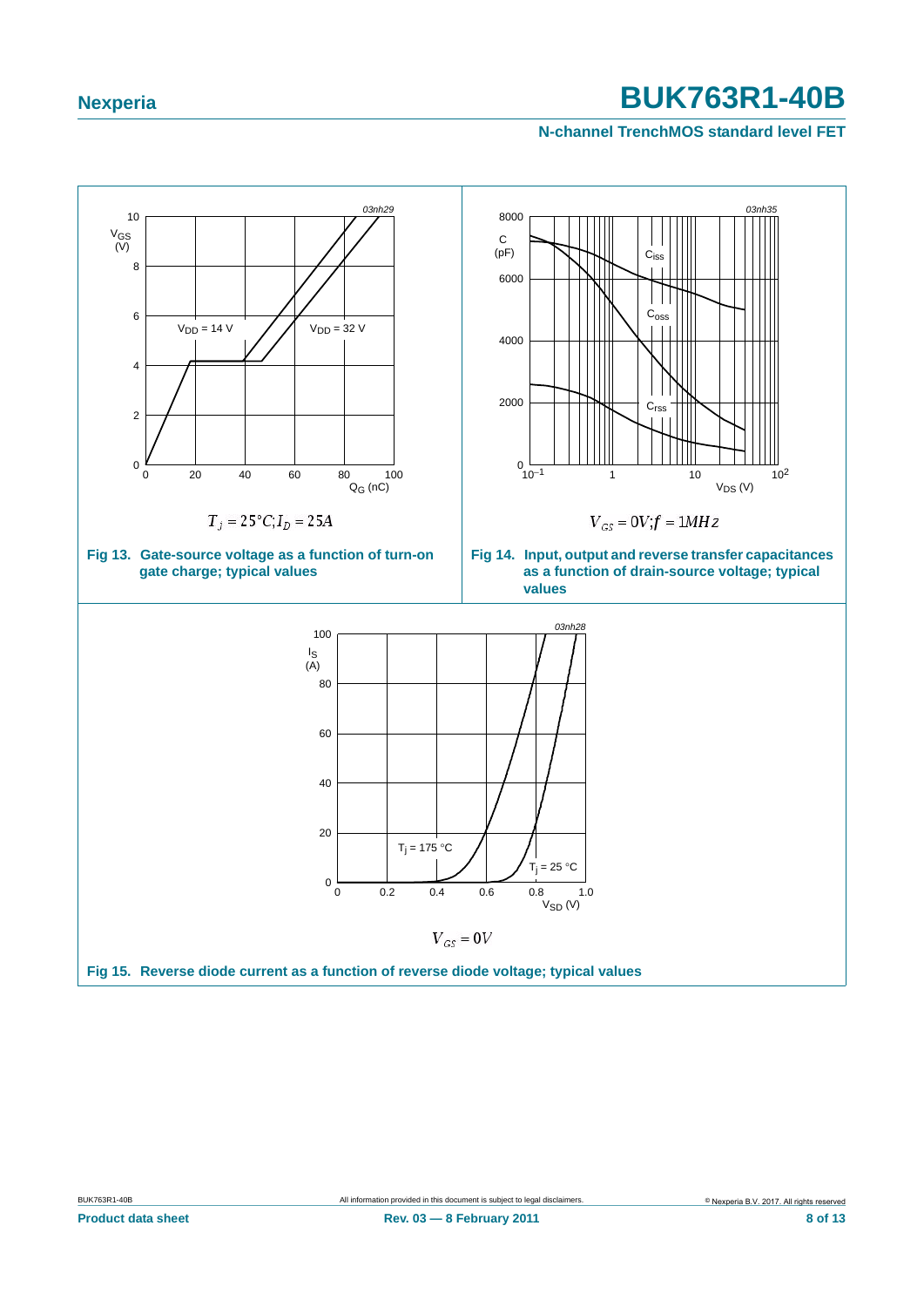**N-channel TrenchMOS standard level FET**

## <span id="page-8-0"></span>**7. Package outline**



#### **Fig 16. Package outline SOT404 (D2PAK)**

BUK763R1-40B **All information provided in this document** is subject to legal disclaimers. **Experia B.V. 2017. All rights reserved Product data sheet** 9 of 13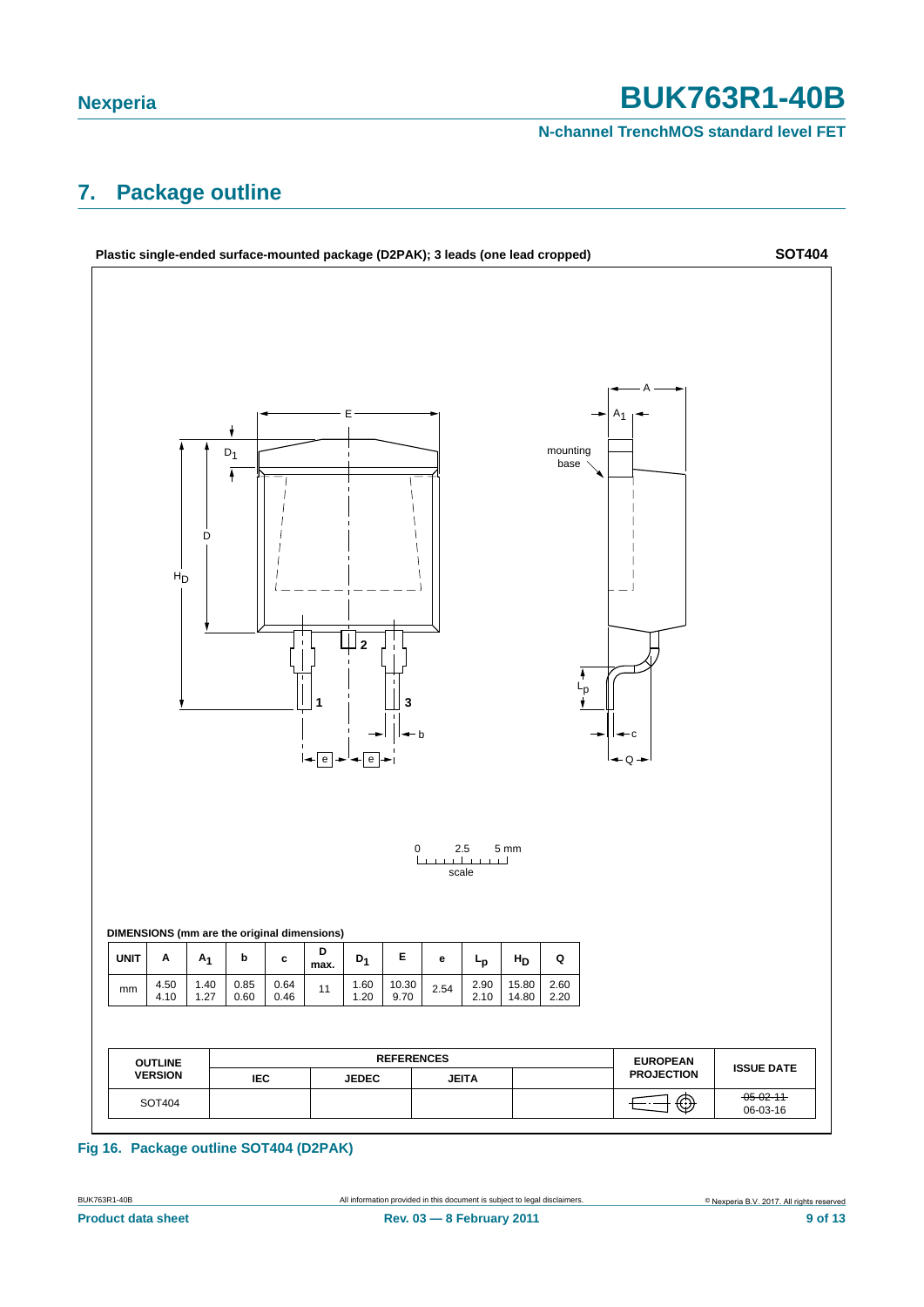### **N-channel TrenchMOS standard level FET**

## <span id="page-9-0"></span>**8. Revision history**

| Table 7. Revision history |                        |                                                                            |                      |                                                                                                |
|---------------------------|------------------------|----------------------------------------------------------------------------|----------------------|------------------------------------------------------------------------------------------------|
| Document ID               | Release date           | Data sheet status                                                          | <b>Change notice</b> | <b>Supersedes</b>                                                                              |
| BUK763R1-40B v.3          | 20110208               | Product data sheet                                                         | -                    | BUK75 763R1 40B v.2                                                                            |
| Modifications:            | of NXP Semiconductors. |                                                                            |                      | • The format of this data sheet has been redesigned to comply with the new identity guidelines |
|                           |                        | • Legal texts have been adapted to the new company name where appropriate. |                      |                                                                                                |
|                           |                        | • Type number BUK763R1-40B separated from data sheet BUK75 763R1 40B v.2.  |                      |                                                                                                |
| BUK75 763R1 40B v.2       | 20021016               | Product data                                                               |                      |                                                                                                |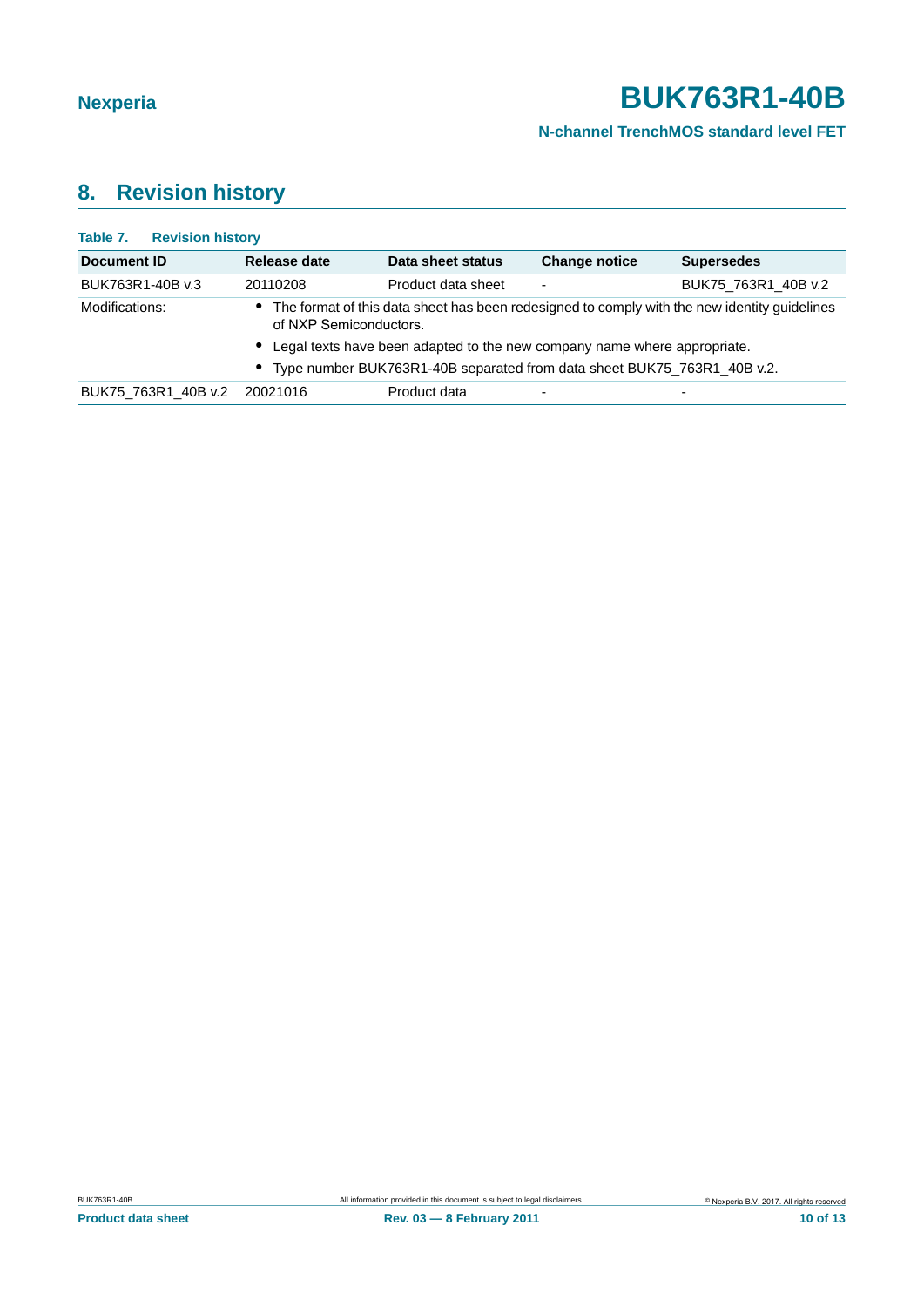#### **N-channel TrenchMOS standard level FET**

### <span id="page-10-3"></span>**9. Legal information**

#### <span id="page-10-4"></span>**9.1 Data sheet status**

| Document status[1][2]          | <b>Product status</b> <sup>[3]</sup> | <b>Definition</b>                                                                     |
|--------------------------------|--------------------------------------|---------------------------------------------------------------------------------------|
| Objective [short] data sheet   | Development                          | This document contains data from the objective specification for product development. |
| Preliminary [short] data sheet | Qualification                        | This document contains data from the preliminary specification.                       |
| Product [short] data sheet     | Production                           | This document contains the product specification.                                     |

<span id="page-10-0"></span>[1] Please consult the most recently issued document before initiating or completing a design.

<span id="page-10-1"></span>[2] The term 'short data sheet' is explained in section "Definitions"

<span id="page-10-2"></span>[3] The product status of device(s) described in this document may have changed since this document was published and may differ in case of multiple devices. The latest product<br>status information is available on the Intern

#### <span id="page-10-5"></span>**9.2 Definitions**

**Draft** — The document is a draft version only. The content is still under internal review and subject to formal approval, which may result in modifications or additions. Nexperia does not give any representations or warranties as to the accuracy or completeness of information included herein and shall have no liability for the consequences of use of such information.

**Short data sheet** — A short data sheet is an extract from a full data sheet with the same product type number(s) and title. A short data sheet is intended for quick reference only and should not be relied upon to contain detailed and full information. For detailed and full information see the relevant full data sheet, which is available on request via the local Nexperia sales office. In case of any inconsistency or conflict with the short data sheet, the full data sheet shall prevail.

**Product specification** — The information and data provided in a Product data sheet shall define the specification of the product as agreed between Nexperia and its customer, unless Nexperia and

customer have explicitly agreed otherwise in writing. In no event however, shall an agreement be valid in which the Nexperia product is deemed to offer functions and qualities beyond those described in the Product data sheet.

#### <span id="page-10-6"></span>**9.3 Disclaimers**

**Limited warranty and liability** — Information in this document is believed to be accurate and reliable. However, Nexperia does not give any representations or warranties, expressed or implied, as to the accuracy or completeness of such information and shall have no liability for the consequences of use of such information.

In no event shall Nexperia be liable for any indirect, incidental, punitive, special or consequential damages (including - without limitation - lost profits, lost savings, business interruption, costs related to the removal or replacement of any products or rework charges) whether or not such damages are based on tort (including negligence), warranty, breach of contract or any other legal theory.

Notwithstanding any damages that customer might incur for any reason whatsoever, Nexperia's aggregate and cumulative liability towards customer for the products described herein shall be limited in accordance with the *Terms and conditions of commercial sale* of Nexperia.

**Right to make changes** — Nexperia reserves the right to make changes to information published in this document, including without limitation specifications and product descriptions, at any time and without notice. This document supersedes and replaces all information supplied prior to the publication hereof.

**Suitability for use in automotive applications** — This Nexperia product has been qualified for use in automotive

applications. The product is not designed, authorized or warranted to be suitable for use in medical, military, aircraft, space or life support equipment, nor in applications where failure or malfunction of a Nexperia product can reasonably be expected to result in personal injury, death or severe property or environmental damage. Nexperia accepts no liability for inclusion and/or use of Nexperia products in such equipment or applications and therefore such inclusion and/or use is at the customer's own risk.

**Quick reference data** — The Quick reference data is an extract of the product data given in the Limiting values and Characteristics sections of this document, and as such is not complete, exhaustive or legally binding.

**Applications** — Applications that are described herein for any of these products are for illustrative purposes only. Nexperia makes no representation or warranty that such applications will be suitable for the specified use without further testing or modification.

Customers are responsible for the design and operation of their applications and products using Nexperia products, and Nexperia accepts no liability for any assistance with applications or customer product design. It is customer's sole responsibility to determine whether the Nexperia product is suitable and fit for the customer's applications and products planned, as well as for the planned application and use of customer's third party customer(s). Customers should provide appropriate design and operating safeguards to minimize the risks associated with their applications and products.

Nexperia does not accept any liability related to any default, damage, costs or problem which is based on any weakness or default in the customer's applications or products, or the application or use by customer's third party customer(s). Customer is responsible for doing all necessary testing for the customer's applications and products using Nexperia products in order to avoid a default of the applications and the products or of the application or use by customer's third party customer(s). Nexperia does not accept any liability in this respect.

**Limiting values** — Stress above one or more limiting values (as defined in the Absolute Maximum Ratings System of IEC 60134) will cause permanent damage to the device. Limiting values are stress ratings only and (proper) operation of the device at these or any other conditions above those given in the Recommended operating conditions section (if present) or the Characteristics sections of this document is not warranted. Constant or repeated exposure to limiting values will permanently and irreversibly affect the quality and reliability of the device.

#### **Terms and conditions of commercial sale** — Nexperia

products are sold subject to the general terms and conditions of commercial sale, as published at http://www.nexperia.com/profile/terms, unless otherwise agreed in a valid written individual agreement. In case an individual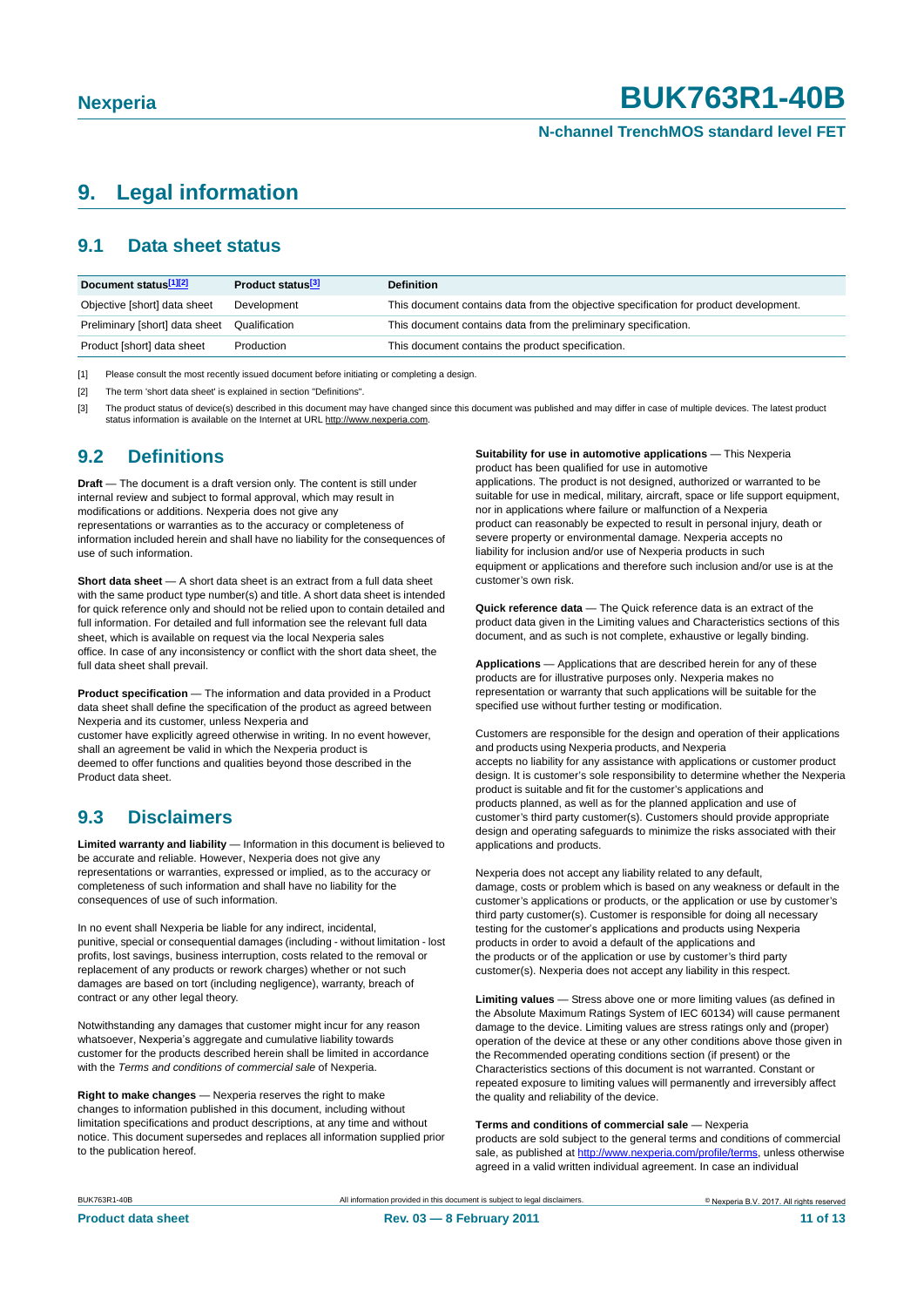#### **N-channel TrenchMOS standard level FET**

agreement is concluded only the terms and conditions of the respective agreement shall apply. Nexperia hereby expressly objects to applying the customer's general terms and conditions with regard to the purchase of Nexperia products by customer.

**No offer to sell or license** — Nothing in this document may be interpreted or construed as an offer to sell products that is open for acceptance or the grant, conveyance or implication of any license under any copyrights, patents or other industrial or intellectual property rights.

**Export control** — This document as well as the item(s) described herein may be subject to export control regulations. Export might require a prior authorization from national authorities.

### <span id="page-11-1"></span>**10. Contact information**

For more information, please visit: http://www.nexperia.com

For sales office addresses, please send an email to: salesaddresses@nexperia.com

#### <span id="page-11-0"></span>**9.4 Trademarks**

Notice: All referenced brands, product names, service names and trademarks are the property of their respective owners.